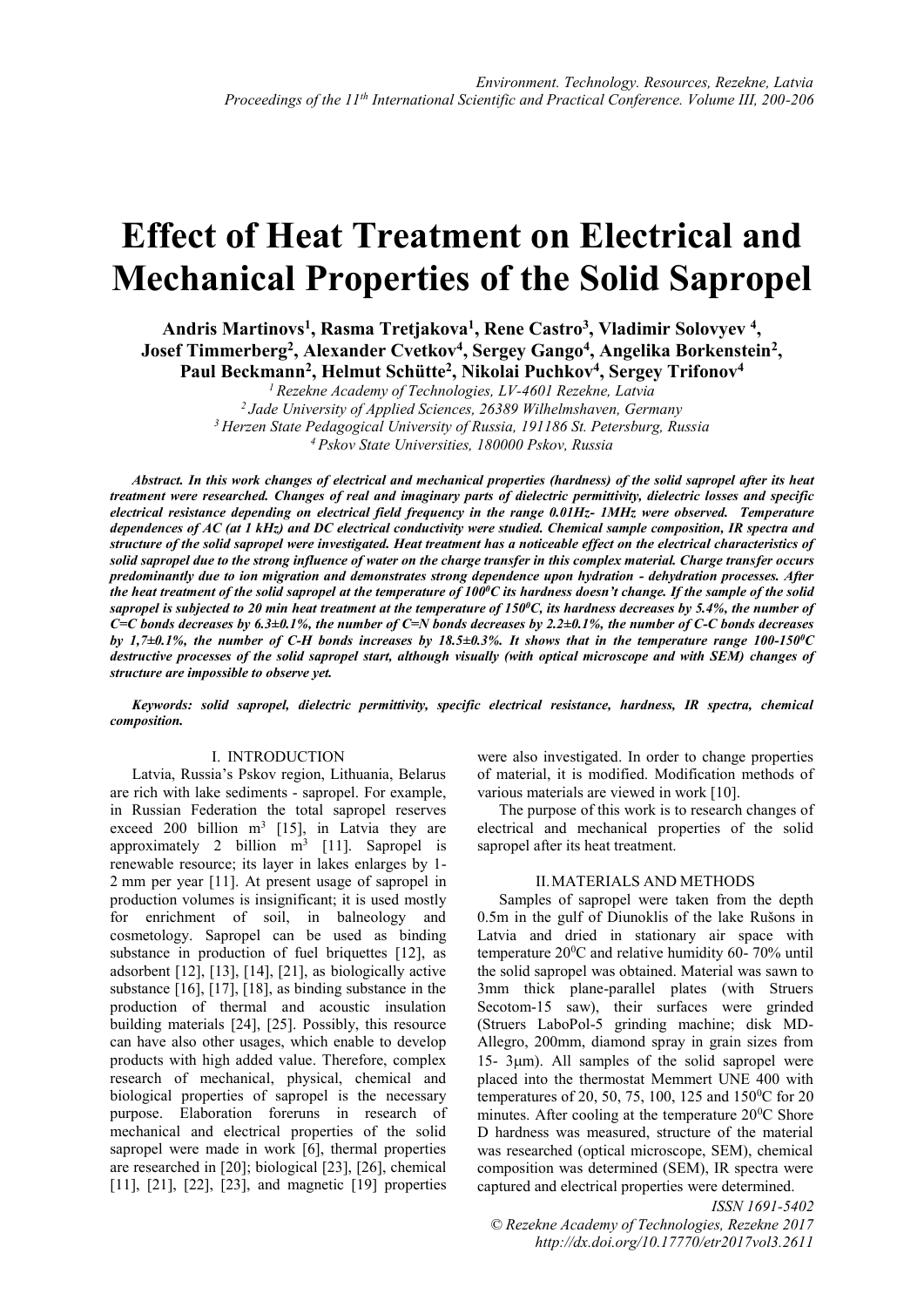Dielectric spectra of the samples under study were investigated within wide frequency range 0.01Hz-1MHz by dielectric spectrometer "Novocontrol" with high-resolution automatic frequency analyser ALPHA-ANB.

The temperature dependences of all the electrical characteristics of the samples with graphite electrodes were obtained upon continuous heating or cooling with a rate of 1 to 2 degrees per minute. Alternatingcurrent (AC) conductivity and dielectric permittivity were measured by an E7-13 impedance meter at the frequency of 1kHz. Direct current (DC) measurements were carried out by micro ammeters F195 or M95.

#### III. RESULTS AND DISCUSSION

Figure 1 demonstrates frequency dependences of dielectric characteristics (real  $\varepsilon$ ' and imaginary  $\varepsilon$ '' parts of dielectric permittivity, as well as dielectric losses tanô) measured at room temperature for solid sapropel samples annealed at  $20^{\circ}$ C (curves 1-3) and  $100\textdegree$ C (curves 4-6). The most striking observation is the pronounced dielectric loss relaxation maximum which can be seen in the low-frequency region:  $tan\delta_{\text{max}} \approx 0.4$  near  $f \approx 70$ Hz after the heat treatment at 20<sup>o</sup>C (curve 3) and tan $\delta_{\text{max}} \approx 0.5$  near  $f \approx 20$ Hz after the heat treatment at  $100^{\circ}$ C (curve 6). Similar dielectric losses at low frequencies  $(10^{-3} - 10^{2} \text{ Hz})$  are usually referred to migration polarisation which occurs due to charge migration to the grain boundaries or other types of structure inhomogeneity [1].



Fig.1. Frequency dependences of the dielectric characteristics measured at room temperature for the sapropel samples after heat treatment at t=20 $^{\circ}$ C (curves 1-3) and t=100 $^{\circ}$ C (curves 4-6): real part  $\varepsilon$ ' of dielectric permittivity (1 - open quadrates, 4 - open circles), imaginary part  $\varepsilon$ " of dielectric permittivity (2 - closed quadrates, 5 closed circles), dielectric losses tan $\delta$  (3 - solid line, 6 - dashed line).

One can also analyse dependence  $\varepsilon$ "=F( $\varepsilon$ "), i.e. Cole-Cole plot [2], approximated by [3], [4].

$$
\varepsilon = \varepsilon_{\infty} + \frac{(\varepsilon_{c} - \varepsilon_{\infty}) \left[ 1 + (\omega \tau)^{1-\alpha} \sin \frac{\pi \alpha}{2} \right]}{1 + 2(\omega \tau)^{1-\alpha} \sin \frac{\pi \alpha}{2} + (\omega \tau)^{2(1-\alpha)}}, (1)
$$

$$
\varepsilon'' = \frac{\sigma}{\varepsilon_0 \omega} + \frac{(\varepsilon_c - \varepsilon_\infty)(\omega \tau)^{1-\alpha} \cos \frac{\pi \alpha}{2}}{1 + 2(\omega \tau)^{1-\alpha} \sin \frac{\pi \alpha}{2} + (\omega \tau)^{2(1-\alpha)}}, (2)
$$

where  $\varepsilon_c$  and  $\varepsilon_{\infty}$  are the values of dielectric permittivity at low  $(\omega \tau \ll 1)$  and high  $(\omega \tau \gg 1)$ frequencies, respectively,  $\sigma$  represents DC electric conductivity,  $\varepsilon_0 = 8.85 \cdot 10^{-12}$  F/m, and parameter  $\alpha$ characterises distribution of relaxation time  $\tau$  values  $(0 \le \alpha \le 1)$ .



Fig. 2. Cole-Cole plots obtained from room temperature data for the sapropel samples after heat treatment at  $t=20^0C$  and  $t=100^0C$ .

If  $\alpha=1$ , formulae (1) and (2) reduce to the wellknown Debye expressions, and  $\varepsilon$ "=F( $\varepsilon$ ) graph transforms to the semicircle, its centre lying in the  $\varepsilon$ '– axis. As could be seen from Fig. 2, it does not take place for the sapropel samples under study: the centres of their Cole-Cole semicircles are down shifted along the  $\varepsilon$ "- axis. The estimated values of distribution parameter are  $\alpha_{20} \approx 0.3$ ,  $\alpha_{100} \approx 0.4$  for the sapropel samples annealed at  $20^0C$  and  $100^0C$ , respectively.



Fig. 3. Frequency dependences of the specific electrical resistance measured at room temperature for the sapropel samples after heat treatment at t= $20^{\circ}$ C (curve 1) and t= $100^{\circ}$ C (curve 2)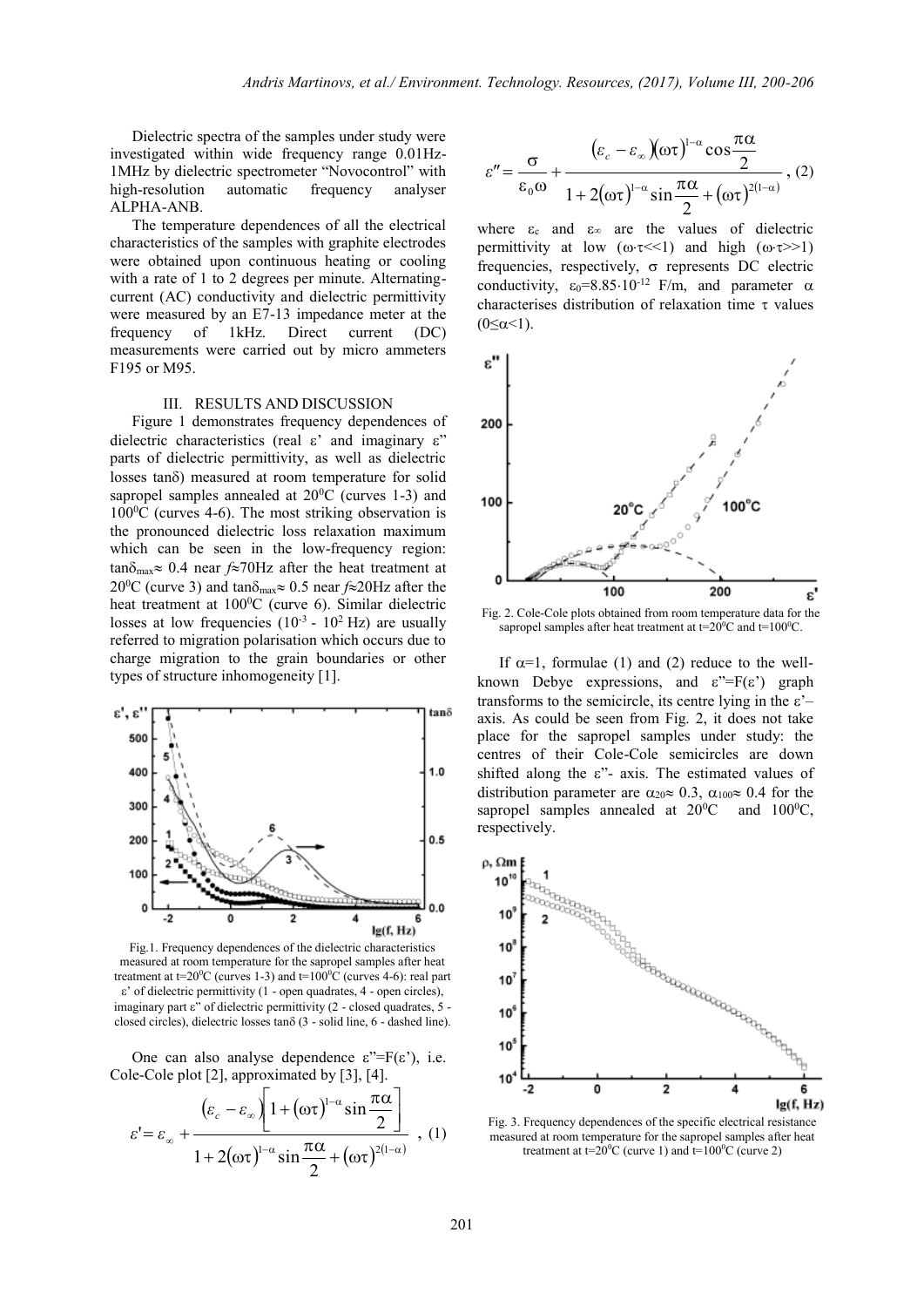At low frequencies (f<3Hz and f<1Hz for the sapropel samples annealed at  $20^0C$  and  $100^0C$ , respectively) Cole-Cole plots demonstrate linear dependences  $\varepsilon'' = k \cdot \varepsilon' + b$  (straight lines in Fig. 2). This effect can be interpreted as the manifestation of the universal relaxation power law proposed by Jonscher [5], as well as the predominance of DC conductivity contribution in formula (2) at low frequencies.

Figure 3 demonstrates frequency dependences of the specific electrical resistance of the sapropel samples measured at room temperature and gives one more confirmation of this universal relaxation power law: one can see few linear parts in this doublelogarithmic plot. Similar result was published earlier in [6].



Fig. 5. Infrared spectra of the sapropel sample after heat treatment at t=100 $^{\circ}$ C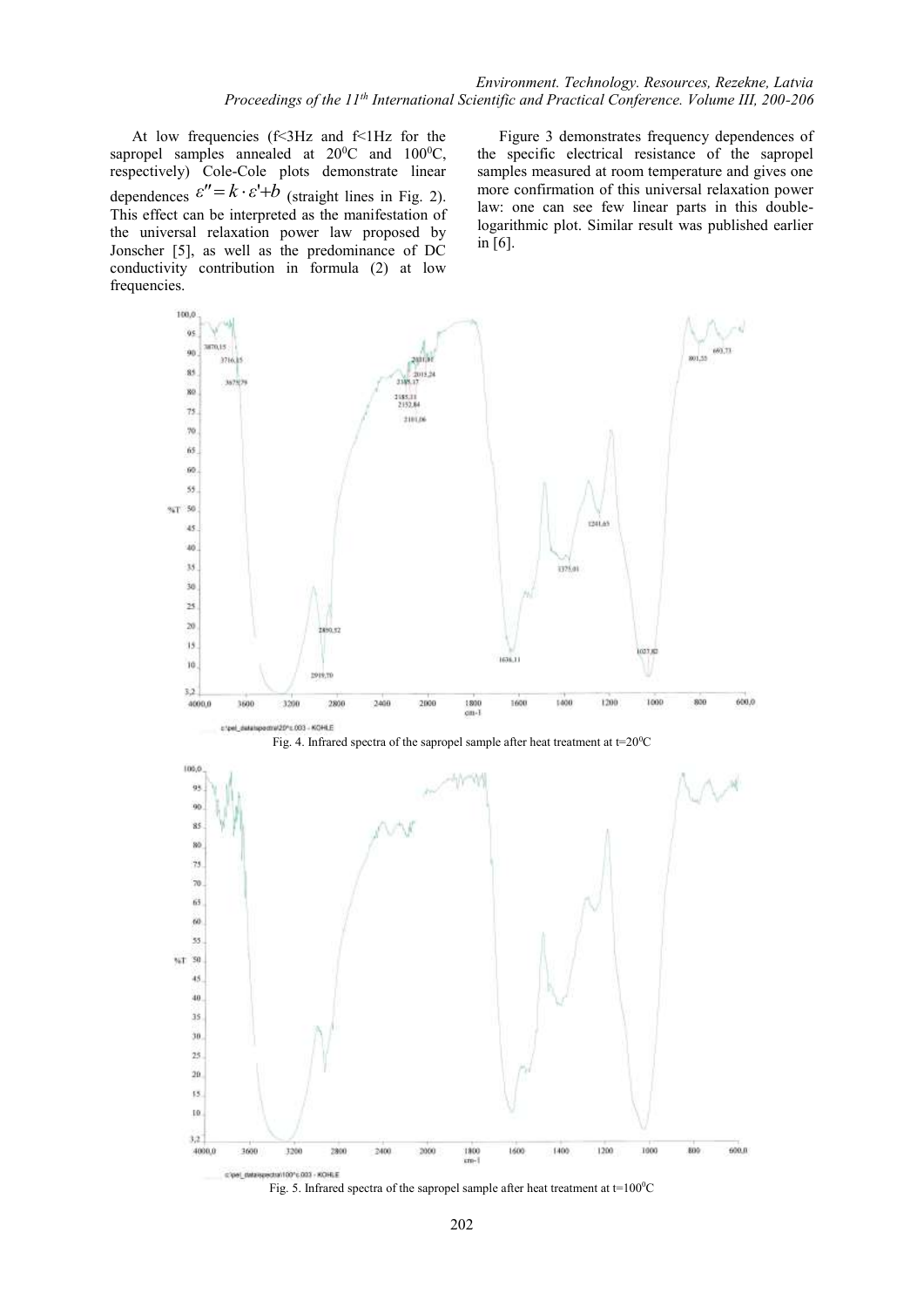It should be emphasized that after the heat treatment at  $t=100^{\circ}$ C specific electrical resistance of the sapropel sample at low frequencies decreases (see curves 1 and 2 in Fig. 3). We suppose that this effect may be due to the sample dehydration during annealing at high temperature. Indeed, the spectral position of the strongest absorption band in the infrared spectra of the initial sapropel sample  $(3400 \text{cm}^{-1})$  corresponds to the vibrations of the OH  $\overline{\phantom{a}}$ groups (Fig. 4-5)





Temperature dependences of the AC electrical conductivity  $\sigma$  of sapropel samples (Fig. 6-7) also agree with this assumption. During the first heating of the sapropel sample annealed at  $t=20^0C$  Arrhenius dependence  $\sigma = \sigma_0 \cdot \exp(-E/(k \cdot T))$  occurs up to the temperature  $T_0 \approx (345 - 355)K$ ; activation energy E values for two observed regions (curve 1, Fig. 6) are 0.06 eV and 0.14 eV, respectively. Further heating of the sample (when  $T>T_0$ ) results in the conductivity decrease, probably, due to removal of water molecules from the sample. During subsequent cooling of the sample only Arrhenius decrease of conductivity  $\sigma$  with activation energy  $E = 0.06$  eV can be observed. Dehydration of the sapropel sample seems to be irreversible: the second heating (after 4

days storage under the ambient conditions) does not reproduce the initial result (curve 2 in Fig. 6 demonstrates much lower conductivity value and much weaker maximum at  $T \approx T_0$  as compared with characteristic features of curve 1). Analogous phenomena (when sapropel electrical characteristics "remember" sample prehistory) were previously observed in [6] and were treated as "memory" effect.

AC electric conductivity and dielectric permittivity values of the sapropel sample annealed at  $t=100^{\circ}$ C demonstrate similar behaviour (Fig. 7), but corresponding values are smaller than those of the sapropel sample annealed at  $t=20^0C$  (see Fig. 6-7).

Similar results were obtained when the temperature dependence of DC electric conductivity was measured (Fig. 8), but the activation energy value during sample cooling was found to be much larger (about 1.5 eV). Remarkably, the sample mass value after heating during electrical conductivity measurements decreases probably due to water removal from the pores of this natural adsorbent.



Fig. 8. Arrhenius temperature dependences of the DC electrical conductivity for the sapropel samples after annealing at the temperatures  $t_1 = 50^\circ$ C (curve 1) and  $t_2 = 150^\circ$ C (curve 2). Arrows indicate heating and cooling of the samples.

Thus, observed effect of humidity on the electrical properties of sapropel samples allows concluding noticeable ionic contribution into charge transport processes in these substances at low frequencies. It should be noted that our attempts to measure thermal electromotive force of sapropel samples were not successful: no evidence for electronic conduction in these solid dielectrics has been observed.

Mechanical properties of solid sapropel (ultimate compression strength, ultimate strain, Young's modulus) were explored in work [6]. In this paper hardness from Shore D (after heat treatment) dependent on heat treatment temperature was studied – see results in Fig. 9. At temperatures below  $100^{\circ}$ C hardness practically doesn't change, while in the temperature range  $100-150$ <sup>o</sup>C the observed hardness decreases by 5.4% – probably due to the destruction of C-C, C=C molecular bonds and the starting of the sapropel destruction process at high temperatures.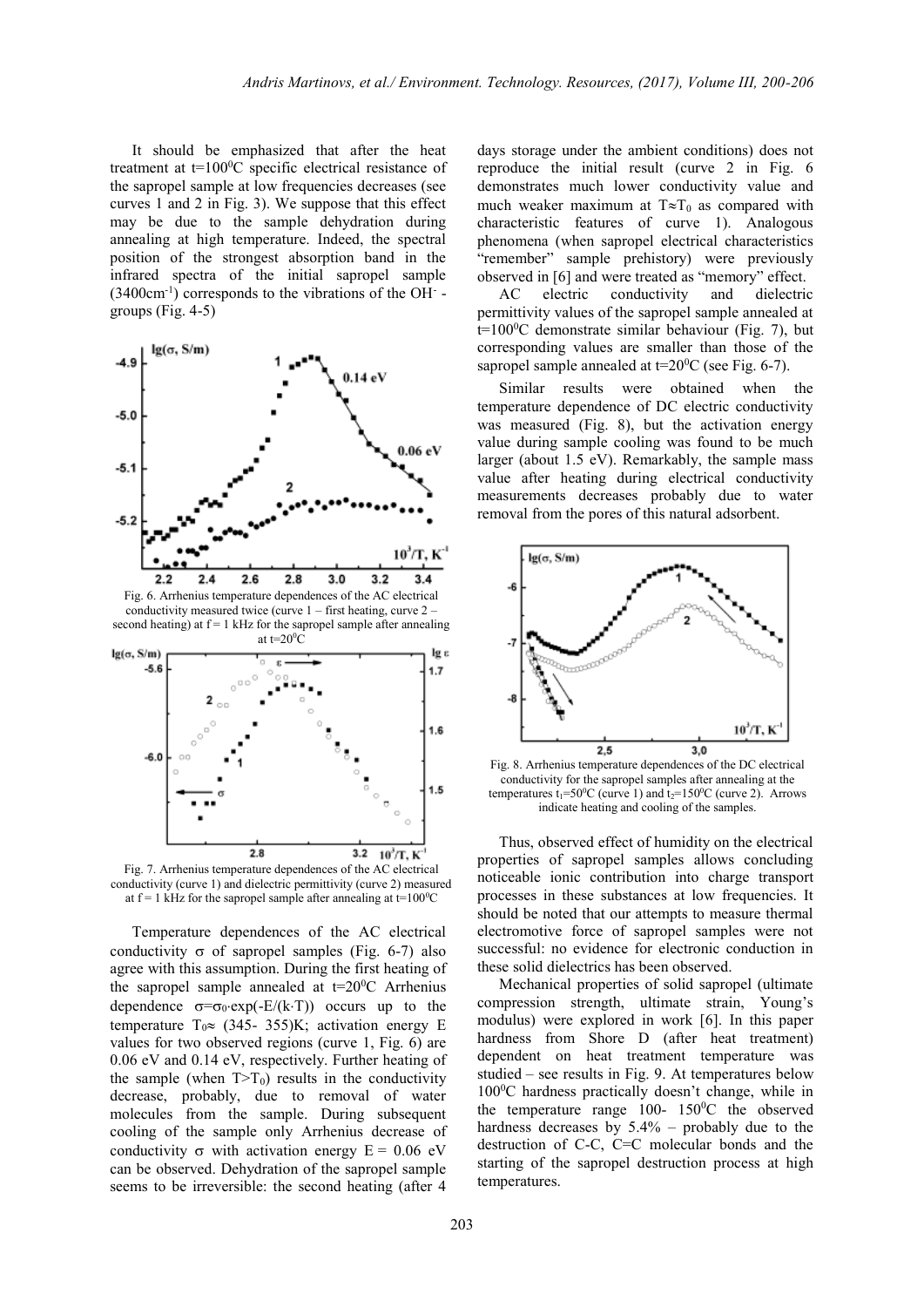## *Environment. Technology. Resources, Rezekne, Latvia Proceedings of the 11th International Scientific and Practical Conference. Volume III, 200-206*

IR spectra of the samples (see Figs. 4-5), show that the main chemical bonds of sapropel are O-H, C-C, C-H, C=N, C=C with valence oscillations and - CH<sup>3</sup> with deformation oscillations [9]. Figure 10 demonstrates IR transparency T dependence on the heat treatment temperature. Supposing, that the number of bonds is proportional to (1-T) value, then at temperature range  $100-150$ <sup>o</sup>C the number of C=C bonds decreases by  $6.3\pm0.1\%$ , the number of C=N bonds decreases by 2.2±0.1%, the number of C-C bonds decreases by 1,7±0.1%, the number of C-H bonds increases by 18.5±0.3%; however the number of O-H bonds doesn't change. It means that the humidity of the material during IR spectra capturing is constant.



Fig. 9. Shore D hardness dependent on heat treatment (20 min) temperature (after heat treatment)



Fig.10. IR transparency T dependent on heat treatment (20 min) temperature (after heat treatment); v- valence oscillations, ddeformation oscillations; measurement error  $\Delta T=0,5\%$ 



Fig.11. Sapropel structure (polished surface) after heat treatment at  $t=20^0C$ 

Structure of sapropel is highly inhomogeneous with different compositions, many cracks are observed (see Figs.11-12). Different diameter spherical imprints that left by Shore D indenter, reveal about highly different composition. At temperature range 20-150°C visual changes of structure were not detected. If indenter gets in crack, then hardness measurer shows lower value. This explains significantly large scatter of results (measurement error) in hardness measuring (Fig.9).



Fig.12. Sapropel structure after 20 min heat treatment at  $t=150^{\circ}$ C



Fig.13. Surface of solid sapropel after heat treatment at  $t=20^{\circ}C$ 



Fig.14. Surface of solid sapropel after 20 min heat treatment at  $t=150^{\circ}C$ 

Comparing SEM images of sapropel surface (Figs. 13 and 14) it is obvious that structure doesn't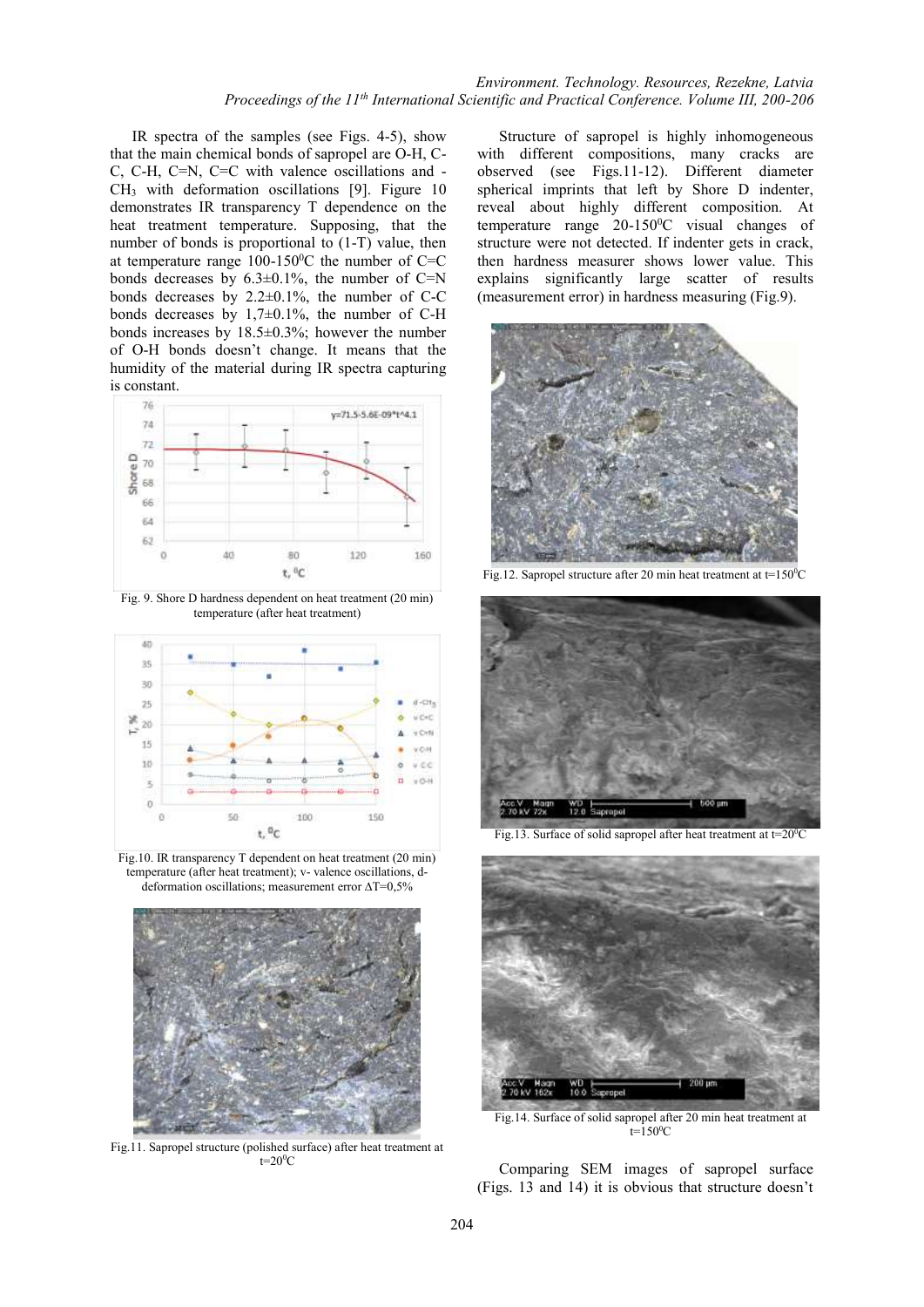change at the temperature range  $20-150^{\circ}$ C. Ascertained, that high porosity presents in the solid sapropel. This is shown by SEM tests, for example, in order to create corresponding SEM vacuum for 1cm<sup>3</sup> sample, period of 2.5h is necessary. Considering also that in this material microorganisms develop very well [26], the solid sapropel can be used as biological container for transportation of microorganisms.

We did not detect any changes of chemical composition after heat treatment of the solid sapropel at the temperature of  $150^{\circ}$ C – see chemical composition of given solid sapropel in table 1.

Table 1.

| Chemical composition of solid sapropel |                |                  |
|----------------------------------------|----------------|------------------|
| Chemical                               | $T=20^0C$      | $T=150^0C$       |
| elements                               | % by weight    | % by weight      |
| $\circ$                                | $45,43\pm14,2$ | $44,40\pm14,0$   |
| $\mathsf{C}$                           | $41,41\pm13,2$ | $40,16 \pm 12.9$ |
| N                                      | $7,47\pm2,9$   | $8,19\pm3,3$     |
| Si                                     | $2,02\pm0,1$   | $1,97\pm0,1$     |
| Ca                                     | $1,25\pm0,1$   | $1,17\pm0,1$     |
| Fe                                     | $1,18\pm0,1$   | $2,77\pm0.2$     |
| S                                      | $0.45 \pm 0.0$ | $0.51 \pm 0.0$   |
| Al                                     | $0.38 \pm 0.0$ | $0,29\pm0,0$     |
| K                                      | $0,21\pm0,0$   | $0,20\pm0,0$     |
| Mg                                     | $0.14 \pm 0.0$ | $0,17\pm0,0$     |
| Na                                     | $0.06 \pm 0.0$ | $0.17 \pm 0.0$   |

#### IV. CONCLUSION

In summary, heat treatment has a noticeable effect on the electrical characteristics of solid sapropel due to the strong influence of water on the charge transfer in this complex material. We suppose that electrical properties of sapropel natural sorbents are to some extent similar to those of zeolites (porous dielectric aluminosilicates [7, 8]): in both cases charge transfer occurs predominantly due to ion migration and demonstrates strong dependence upon hydration dehydration processes.

After heat treatment of the solid sapropel at temperatures below  $100^{\circ}$ C, its hardness doesn't change. If sample of the solid sapropel is subjected to 20 min heat treatment at temperature  $150^{\circ}$ C, then its hardness decreases by 5.4%, the number of C=C bonds decreases by 6.3±0.1%, the number of C=N bonds decreases by 2.2±0.1%, the number of C-C bonds decreases by 1,7±0.1%, the number of C-H bonds increases by 18.5±0.3%. It shows that in temperature range 100- 150 <sup>0</sup>C destructive processes of the solid sapropel start, although visually (with optical microscope and with SEM) changes of structure are impossible to observe yet.

#### REFERENCES

- [1] Поплавко Ю.М., Переверзева Л.П., Раевский И.П. Физика активных диэлектриков (Physics of active dielectrics). Ростов н/Д: Изд-во ЮФУ, 2009. 480 с.
- [2] Cole K.S., Cole R.H. Dispersion and absorbtion in dielectrics// J. Chem. Phys. 1941. V. 9. P. 341-351.
- [3] Богородицкий Н.П., Волокобинский Ю.М., Воробьев А.А., Тареев Б.М. Теория диэлектриков (Theory of dielectrics). М.-Л.: Энергия, 1965. 344 с.
- [4] Богатин А.С. Релаксационная поляризация диэлектриках с большой сквозной электропроводностью (Relaxation polarization in dielectrics with large through conductivity). Автореферат дисс. на соискание ученой степени доктора физ.-мат. наук. Ростов-на-Дону, 2011. 42 с.
- [5] Jonscher A.K. Universal relaxation law. London: Chelsea Dielectric Press, 1996. 415 p.
- [6] Martinovs A., Timmerberg J., Tretjakova R., Beckmann P., Popa V., Wagner R. Mechanical and electrical properties of the solid sapropel // Environment. Technology. Resources: Proceedings of the 10th International Scientific and Practical Conference. Rezekne, Latvia, 2015, Vol. 1, pp. 139-146.
- [7] Breck D.W. Zeolite Molecular Sieves. Wiley: New York, 1974. 782 p.
- [8] Solovyev V.G., Ivanova M.S., Pan'kova S.V., Trifonov S.V., Veisman V.L. Preparation and physical properties of zeolite, zeolite-like single crystals and zeolite-based nanocomposite materials // Handbook of Zeolites: Structure, Properties and Applications / Editor T.W. Wong. New York: Nova Science Publishers, 2009. Chapter 5. P. 77–99.
- [9] Demuth R., Kober F. Grundlagen der Spektroskopie (Gebundene Ausgabe). Verlag: Diesterweg Salle Sauerländer, 1977, 159 Seiten.
- [10] P. M. Sivakumar, V.I. Kodolov,G.E. Zaikov, A. K. Haghi. Nanostructure, Nanosystems, and Nanostructured Materials: Theory, Production and Development. Apple Academic Press, Toronto, New Jersey, 2013, pp.580.
- [11] Stankevica K., Kļavins M. Sapropelis un tā izmantošanas iespējas (Sapropel and Its Application Possibilities)// Material Science and Applied Chemistry. 2013 / 29, p.109-126. (in Latvian)
- [12] Nikolaeva L. A., Latyshev V. G., Burenina O. N. Fuel Briquettes from Brown Coals of Yakutia. ISSN 0361-5219, Solid Fuel Chemistry, 2009, Vol. 43, No. 2, pp. 109–112.
- [13] Kovalenko G. A., Perminova L. V., Terent'eva T. G., Sapunova L. I., Lobanok A. G., Chuenko T. V., Rudina N. A., Chernyak E. I. Glucose Isomerase Activity in Suspensions of Arthrobacter nicotianae Cells and Adsorption Immobilization of the Microorganisms on Inorganic Carriers. Applied Biochemistry and Microbiology, 2008, Vol. 44, No. 2, pp. 174–181
- [14] Kovalenko G.A., Perminova L.V., Rudina N.A., Maksimova Yu.G., Maksimov A. Yu. Sapropel-based supports as novel macroporous carbon-mineral adsorbents for enzymatic active substances. Resource-Efficient Technologies, Vol. 2, 2016, pp. 159-167.
- [15] Smetanin V. I., Sogin A. V. Use of hydraulic excavation for cleaning and construction of water bodies. Power Technology and Engineering, Vol. 45, No. 4, November, 2011, pp. 254-257.
- [16] Перк А. А. Использование сапропелей криолитозоны в качестве источника получения биологически активных веществ гуминового ряда// Перспективы веществ гуминового ряда// Перспективы фитобиотехнологии для улучшения качества жизни на Севере: материалы Междунар. конф. с элементами научной школы для молодежи, г. Якутск, Россия, 11-16 окт. 2010 г.- Якутск, 2010. - С. 154-158. (in Russian)
- [17] Ядрихинский В. Ф., Перк А. А., Егорова М. С. Применение препарата из сапропеля для лечения демодекоза собак// Актуальные вопросы ветеринарной медицины. - Новосибирск, 2003. - С. 71-72. (in Russian)
- [18] Павлова П. А., Перк А. А., Егорова М. С. Влияние биостимулятора из сапропеля на рост и развитие интродуцентов в условиях многолетней мерзлоты// Фундаментальные и прикладные проблемы ботаники в начале XXI века: материалы Всерос. конф. (Петрозаводск, 22-27 сент. 2008 г.). - Петрозаводск, 2008. - Ч. 6: Экологическая физиология и биохимия растений. Интродукция растений. - С. 291-294. (in Russian)
- [19] Juan C. Larrasoana, Andrew P. Roberts, Joseph S. Stoner, Carl Richter, Rolf Wehausen. A new proxy for bottom-water ventilation in the eastern Mediterranean based on diagenetically controlled magnetic properties of sapropel-